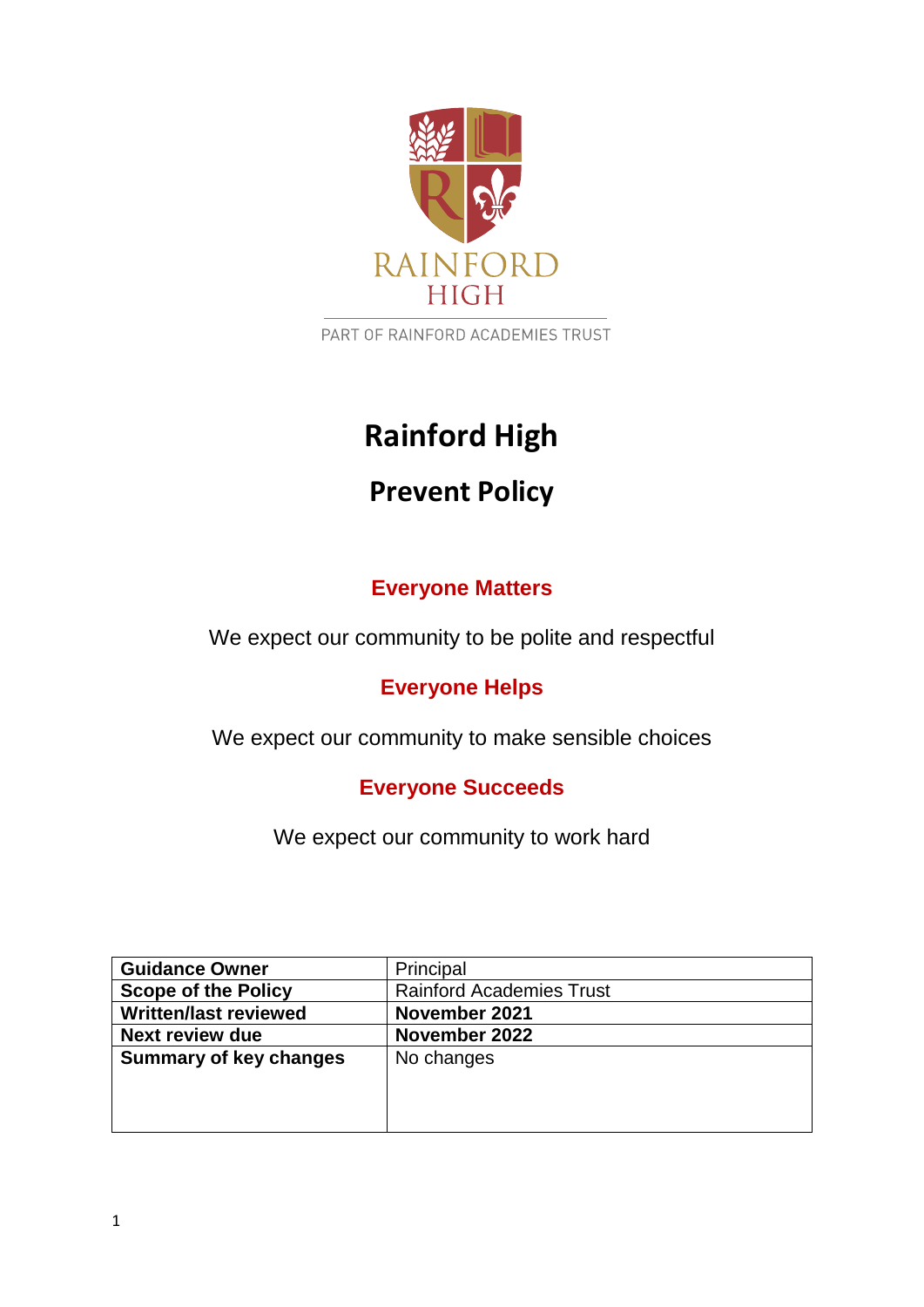## **PREVENT Policy - Preventing Extremism and Radicalisation**

#### **The Counter Terrorism & Security Act (2015) & the Prevent duty.**

**Rainford High is committed to providing a secure environment for all of our students, staff and stakeholders. There is no place for extremist views of any kind in our school.** 

#### **Prevent is about safeguarding people and communities from the threat of terrorism.**

Prevent is part of the government's counter-terrorism strategy. It aims to stop people becoming terrorists or supporting terrorism using early engagement to encourage and support individuals to challenge ideologies and behaviours.

#### **The Prevent strategy**

- Responds to the ideological challenge we face from terrorism and aspects of extremism, and the threat we face from those who promote these views.
- Provides practical help to prevent people from being drawn into terrorism and ensure they are given appropriate advice and support.
- Works with a wide range of sectors (including education, criminal justice, faith, charities, online and health) where there are risks of radicalisation that we need to deal with.

The strategy covers all forms of terrorism, including far right terrorism.

#### **The Counter Terrorism & Security Act (2015):**

This Act places a duty on specified authorities including schools, Further and Higher Education, to have due regard to the need to prevent people from being drawn into terrorism otherwise called 'the Prevent duty'.

At Rainford High we are committed to supporting vulnerable students through our safeguarding policies and procedures and recognise that this will support the school's contribution to the Prevent duty.

At Rainford High we build students' resilience to radicalisation by promoting fundamental British values and enabling our students to challenge extremist views.

The school has engaged positively with appropriate training to ensure that all staff have the skills and knowledge to refer any concerns appropriately. We challenge extremist views, prejudice, derogatory language and provide a broad and balanced curriculum in order that students become tolerant of difference and diversity. The possible signs and indicators that a student may be vulnerable to radicalisation can be found in appendix 1.

Referral for any issue concerning potential radicalisation to extremism should be managed as any other safeguarding referral.

The safeguarding lead, is the nominated Single Point of Contact (SPOC). The Prevent Referral Pathway will be used as outlined by the Merseyside Police Prevent Team and the St Helens Safeguarding Children Partnership. Further details about the duties of the SPOC can be found in Appendix 2.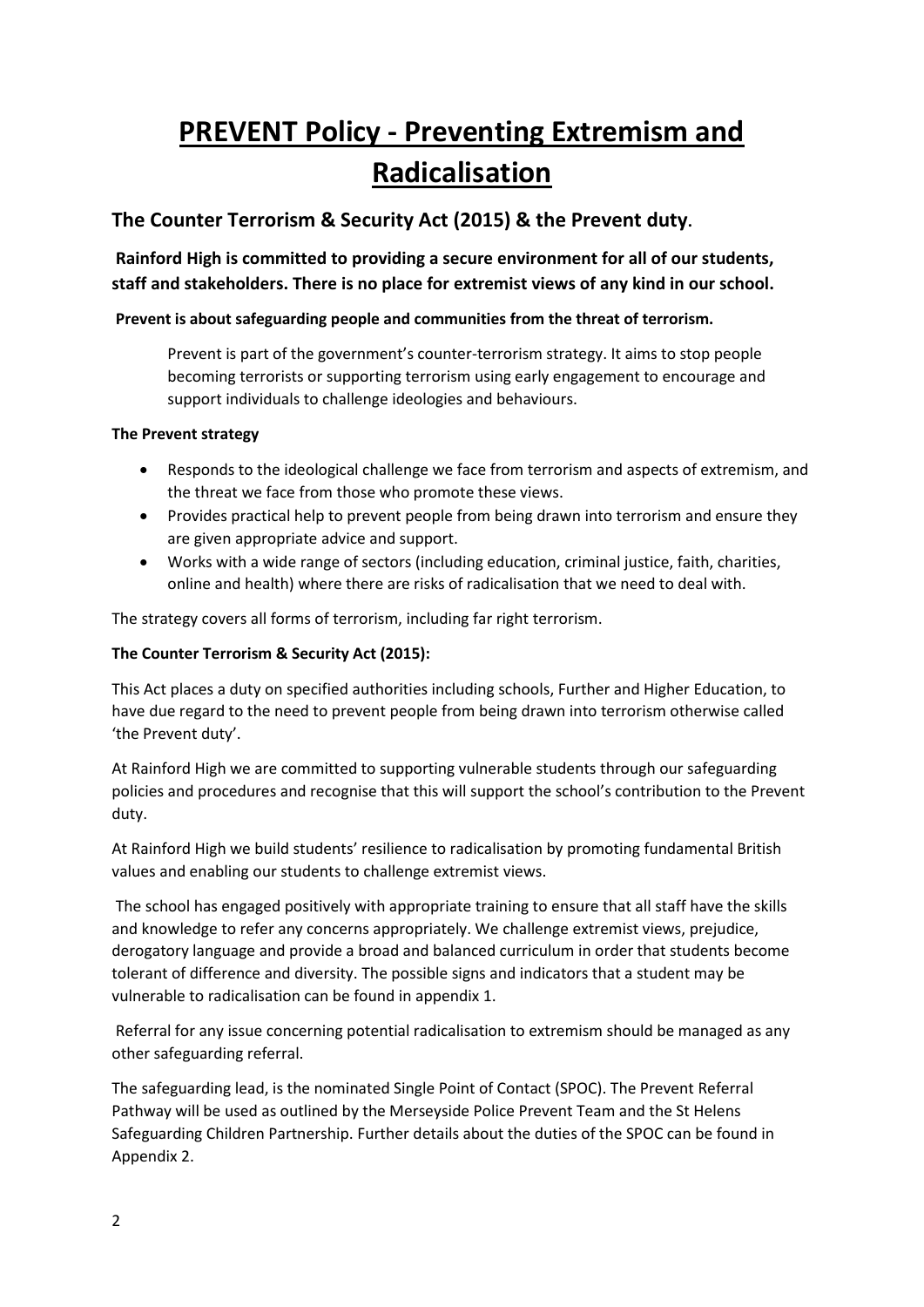### **Appendix 1**

Indicators of vulnerability to radicalisation

1. Radicalisation refers to the process by which a person comes to support terrorism and forms of extremism leading to terrorism.

2. Extremism is defined by the Government in the Prevent Strategy as: Vocal or active opposition to fundamental British values, including democracy, the rule of law, individual liberty and mutual respect and tolerance of different faiths and beliefs. We also include in our definition of extremism calls for the death of members of our armed forces, whether in this country or overseas.

3. Extremism is defined by the Crown Prosecution Service as: The demonstration of unacceptable behaviour by using any means or medium to express views which:

- Encourage, justify or glorify terrorist violence in furtherance of particular beliefs;
- Seek to provoke others to terrorist acts;
- Encourage other serious criminal activity or seek to provoke others to serious criminal acts; or
- Foster hatred, which might lead to inter-community violence in the UK.

4. There is no such thing as a "typical extremist": those who become involved in extremist actions come from a range of backgrounds and experiences, and most individuals, even those who hold radical views, do not become involved in violent extremist activity.

5. Students may become susceptible to radicalisation through a range of social, personal and environmental factors - it is known that violent extremists exploit vulnerabilities in individuals to drive a wedge between them and their families and communities. It is vital that school staff are able to recognise those vulnerabilities.

6. Indicators of vulnerability include:

- Identity Crisis the student is distanced from their cultural / religious heritage and experiences discomfort about their place in society
- Personal Crisis the student may be experiencing family tensions; a sense of isolation; and low self-esteem; they may have dissociated from their existing friendship group and become involved with a new and different group of friends; they may be searching for answers to questions about identity, faith and belonging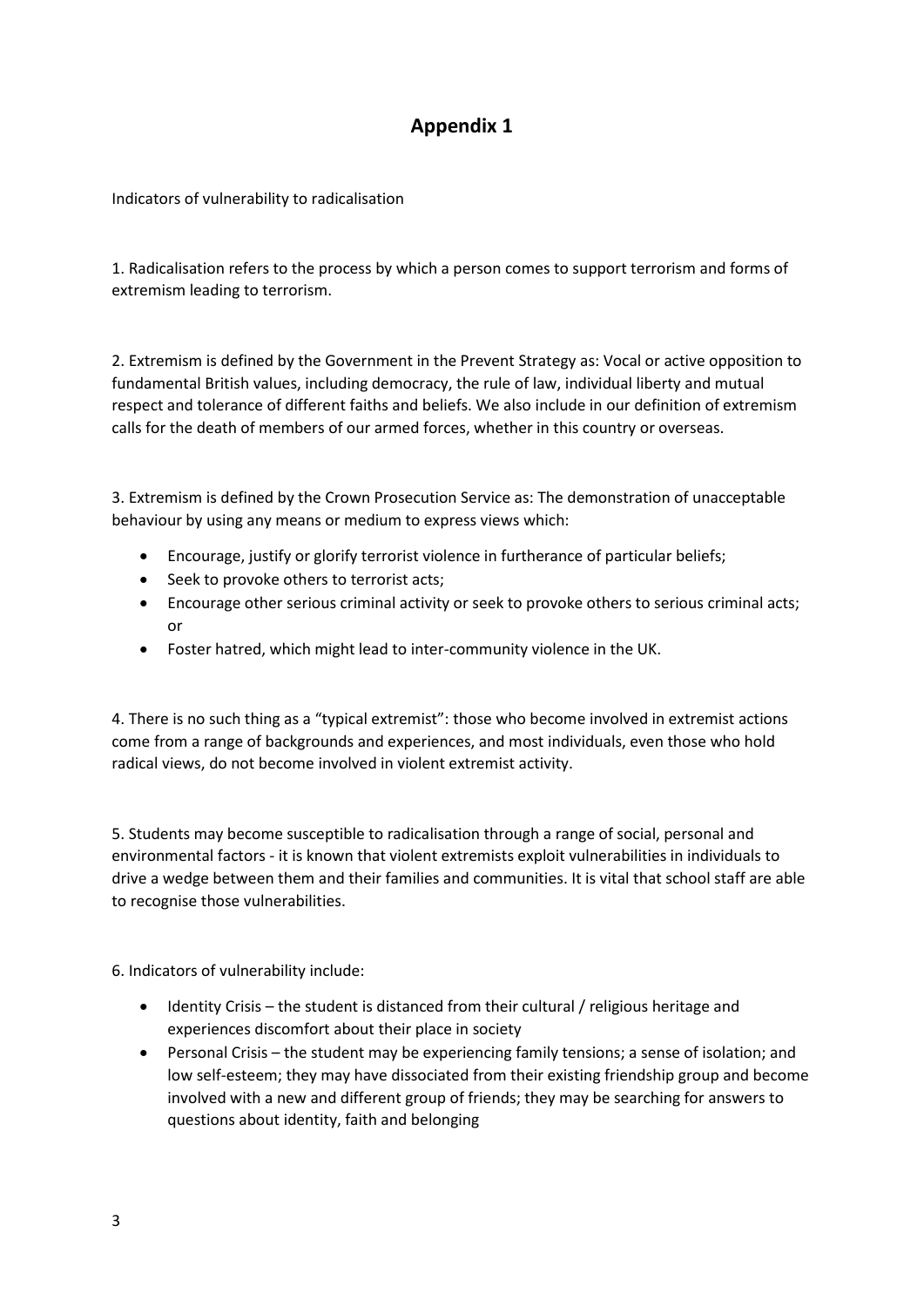- Personal Circumstances migration, local community tensions and events affecting the student's country or region of origin may contribute to a sense of grievance that is triggered by personal experience of racism or discrimination or aspects of Government policy
- Unmet Aspirations the student may have perceptions of injustice; a feeling of failure; rejection of civic life
- Experiences of Criminality which may include involvement with criminal groups, imprisonment and poor resettlement / reintegration
- Special Educational Need students may experience difficulties with social interaction, empathy with others, understanding the consequences of their actions and awareness of the motivations of others.

7. However, this list is not exhaustive, nor does it mean that all young people experiencing the above are at risk of radicalisation for the purposes of violent extremism.

8. More critical risk factors could include:

- Being in contact with extremist recruiters;
- Accessing violent extremist websites, especially those with a social networking element;
- Possessing or accessing violent extremist literature;
- Using extremist narratives and a global ideology to explain personal disadvantage;
- Justifying the use of violence to solve societal issues;
- Joining or seeking to join extremist organisations; and
- Significant changes to appearance and / or behaviour;
- Experiencing a high level of social isolation resulting in issues of identity crisis and / or personal crisis.